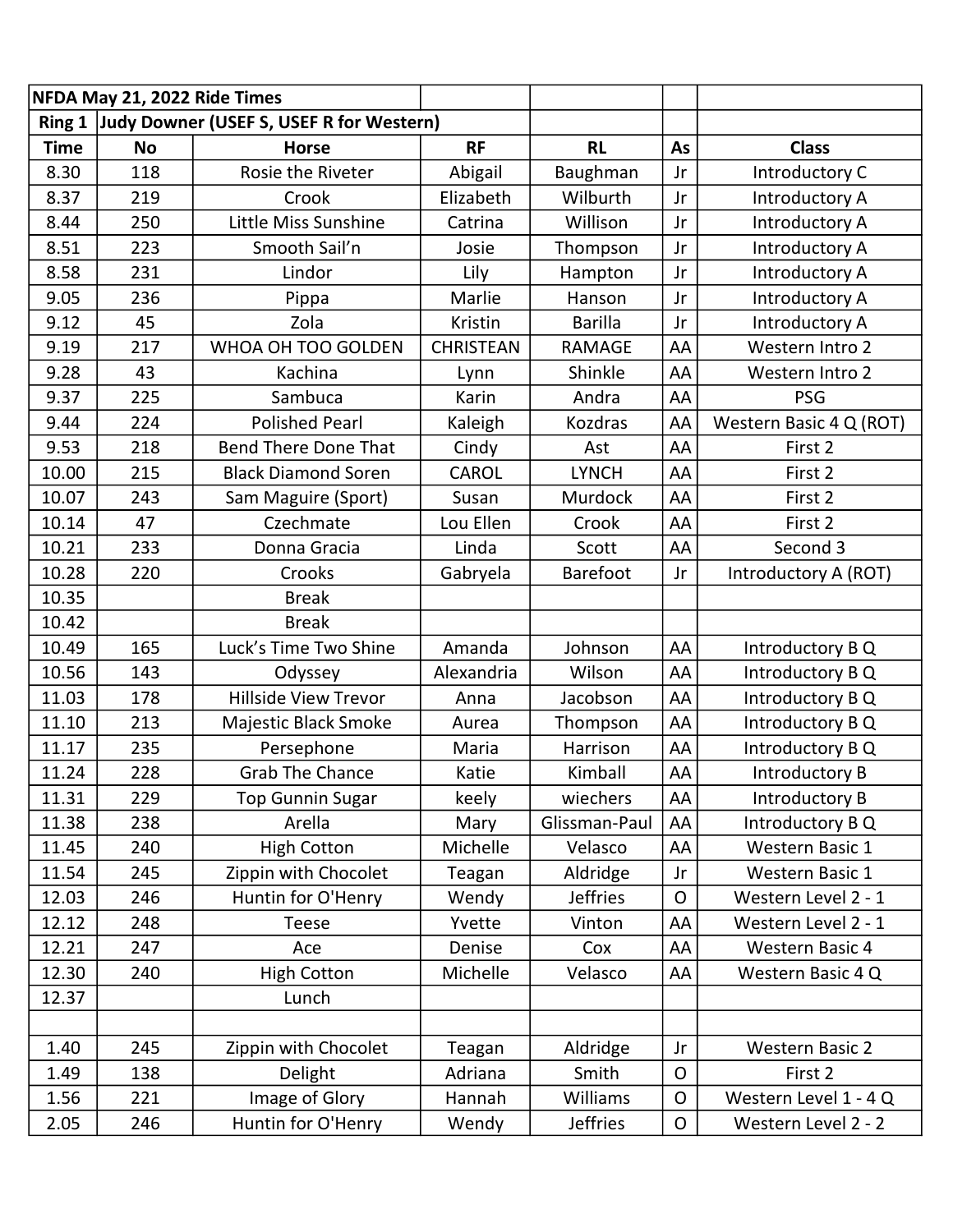| 2.14          | 248                          | <b>Teese</b>                | Yvette           | Vinton          | AA           | Western Level 2 - 2   |
|---------------|------------------------------|-----------------------------|------------------|-----------------|--------------|-----------------------|
| 2.23          | 222                          | Zola                        | Isabel           | Suazo           | AA           | Training 3 Q          |
| 2.30          | 226                          | Piedmont Herman             | Kathee           | Cook            | AA           | Training 3 Q          |
| 2.37          | 227                          | Ellinoir                    | Kathy            | Knight          | AA           | Training 3 Q          |
| 2.44          | 244                          | SF Swagger                  | Suzanne          | <b>Hughes</b>   | $\mathsf{O}$ | Training 3 Q          |
| 2.51          | 143                          | Odyssey                     | Alexandria       | Wilson          | AA           | Training 3 Q          |
| 2.58          | 249                          | Indigirka                   | Catrina          | Willison        | Jr           | Training 3 Q          |
| 3.05          | 44                           | Gray Not Bay                | Rachel           | Shannon         | AA           | Training 3 Q          |
| 3.12          | 140                          | <b>DEM Alabastro</b>        | Adriana          | Smith           | $\Omega$     | Fourth 1 (HC)         |
| 3.19          | 214                          | Chapp My Hide               | <b>Brooke</b>    | Horne           | AA           | Western Level 1 - 1   |
| 3.28          | 221                          | Image of Glory              | Hannah           | Williams        | $\Omega$     | Western Level 1 - 1   |
| 3.37          | 247                          | Ace                         | Denise           | Cox             | AA           | Western Level 1 - 1   |
| 3.46          | 248                          | Teese                       | Yvette           | Vinton          | AA           | Western Level 2 - 4 Q |
|               |                              |                             |                  |                 |              |                       |
| <b>Ring 2</b> | <b>Bill Woods (R - USDF)</b> |                             |                  |                 |              |                       |
| <b>Time</b>   | <b>No</b>                    | <b>Horse</b>                | <b>RF</b>        | <b>RL</b>       | As           | <b>Class</b>          |
| 8.30          | 224                          | <b>Polished Pearl</b>       | Kaleigh          | Kozdras         | AA           | Western Intro 3 (ROT) |
| 8.37          | 215                          | <b>Black Diamond Soren</b>  | CAROL            | <b>LYNCH</b>    | AA           | First 1               |
| 8.44          | 243                          | Sam Maguire (Sport)         | Susan            | Murdock         | AA           | First 1               |
| 8.51          | 178                          | <b>Hillside View Trevor</b> | Anna             | Jacobson        | AA           | Introductory A        |
| 8.58          | 213                          | Majestic Black Smoke        | Aurea            | Thompson        | AA           | Introductory A        |
| 9.05          | 235                          | Persephone                  | Maria            | Harrison        | AA           | Introductory A        |
| 9.14          | 241                          | Paint Your Wagon            | Patricia         | Elder           | AA           | Western Intro 1       |
| 9.21          | 118                          | Rosie the Riveter           | Abigail          | Baughman        | Jr           | Introductory B Q      |
| 9.28          | 219                          | Crook                       | Elizabeth        | Wilburth        | Jr           | Introductory B Q      |
| 9.35          | 250                          | Little Miss Sunshine        | Catrina          | Willison        | Jr           | Introductory B Q      |
| 9.42          | 223                          | Smooth Sail'n               | Josie            | Thompson        | Jr           | Introductory B Q      |
| 9.49          | 231                          | Lindor                      | Lily             | Hampton         | Jr           | Introductory B Q      |
| 9.56          | 236                          | Pippa                       | Marlie           | Hanson          | Jr           | Introductory B        |
| 10.03         | 45                           | Zola                        | Kristin          | <b>Barilla</b>  | Jr           | Introductory B Q      |
| 10.12         | 217                          | WHOA OH TOO GOLDEN          | <b>CHRISTEAN</b> | <b>RAMAGE</b>   | AA           | Western Intro 3       |
| 10.19         | 242                          | Ms. Awesome Rodder          | Simone           | Sproull         | Jr           | Western Intro 3       |
| 10.26         | 234                          | Hotse T. Blackstone         | Lisa             | Kaatz           | AA           | Third 1               |
| 10.33         | 224                          | <b>Polished Pearl</b>       | Kaleigh          | Kozdras         | AA           | Western Intro 4 Q     |
| 10.40         |                              | <b>Break</b>                |                  |                 |              |                       |
| 10.47         |                              | <b>Break</b>                |                  |                 |              |                       |
| 10.56         | 220                          | Crooks                      | Gabryela         | <b>Barefoot</b> | Jr           | Introductory B (ROT)  |
| 11.03         | 43                           | Kachina                     | Lynn             | Shinkle         | AA           | Western Intro 3       |
| 11.10         | 218                          | <b>Bend There Done That</b> | Cindy            | Ast             | AA           | First 3Q              |
| 11.17         | 215                          | <b>Black Diamond Soren</b>  | CAROL            | <b>LYNCH</b>    | AA           | First 3               |
| 11.24         | 226                          | <b>Piedmont Herman</b>      | Kathee           | Cook            | AA           | First 3 Q             |
| 11.33         | 47                           | Czechmate                   | Lou Ellen        | Crook           | AA           | First 2 (HC)          |